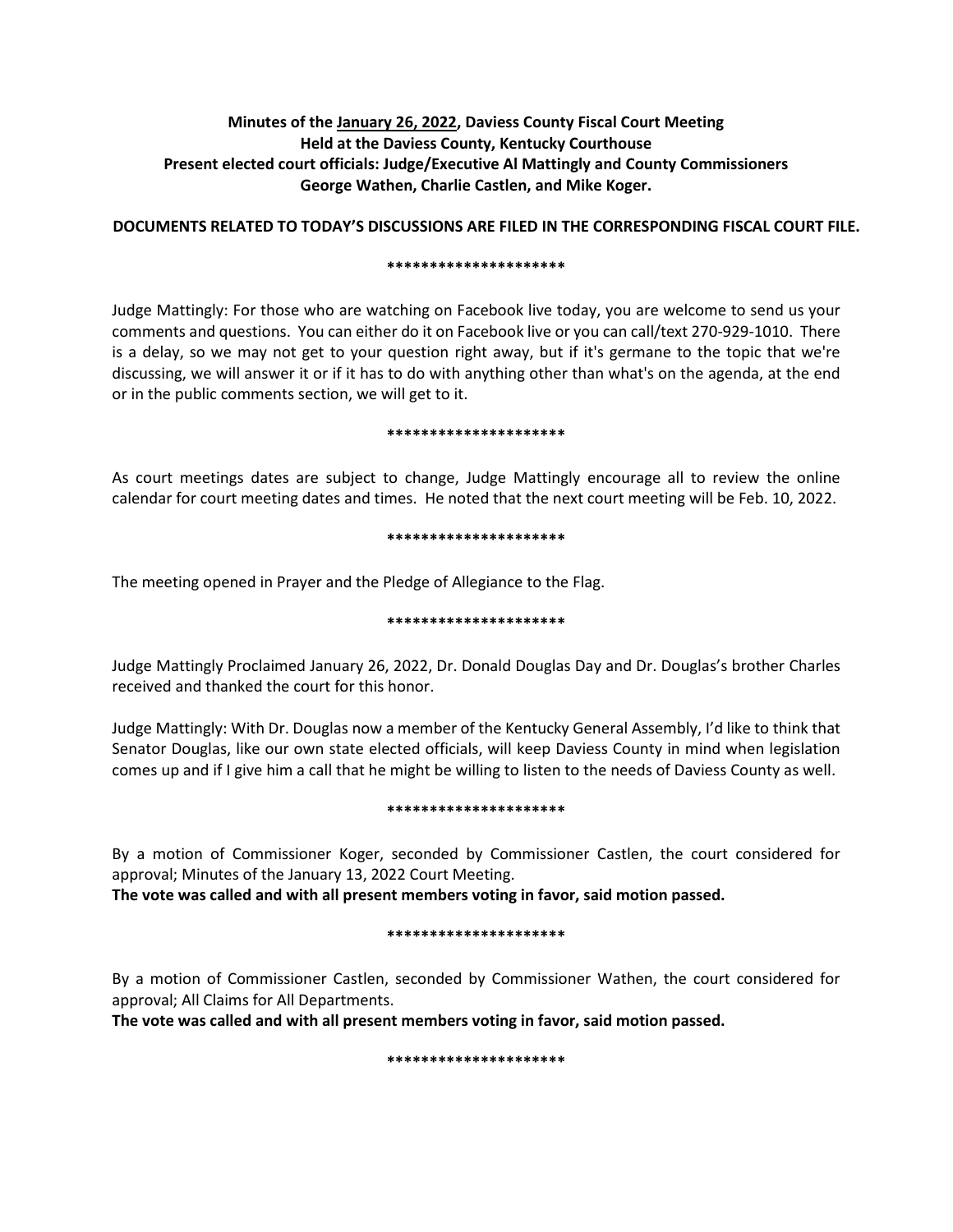By a motion of Commissioner Koger, seconded by Commissioner Wathen, the court considered for approval; **Resolution #02-2022** Regarding Kimberly-Clark Corporation and Industrial Revenue Bond.

David Smith: The state economic development board gave preliminary approval for Kimberly-Clark to do an expansion at their Daviess County facility, last December. It is a \$110 million project with \$50 million to be spent on an expansion of the buildings and \$60 million on equipment. It would bring in 42 jobs at a rate of \$48 an hour including benefits. Currently, at the Daviess County location, they have 337 employees. This location is in competition with other Kimberly-Clark facilities. The corporation plans on making their decision sometime in the first half of this year. They requested that fiscal court pass this resolution to confirm our willingness to issue industrial revenue bonds to facilitate this expansion.

Judge Mattingly: When they first located here, Daviess County Fiscal Court approved or issued for them an industrial revenue bond, correct?

Mr. Smith: Yes, for approximately \$110 million to build the original plant and that is slated to be paid off in the next year or two. It was a 30-year bond. We're not certain as to how long these are, but 30-year bonds are not as common as they were. I will note, as part of the industrial revenue bond, we do require them to make a payment in lieu of taxes to the local school districts.

Commissioner Wathen: They're good corporate neighbors and help us a lot. They do a lot of things and we appreciate them.

**The vote was called and with all present members voting in favor, said motion passed.**

#### **\*\*\*\*\*\*\*\*\*\*\*\*\*\*\*\*\*\*\*\*\***

By a motion of Commissioner Castlen, seconded by Commissioner Koger, the court considered for approval; Agreement with Strand Associates for Fire Flow Master Plan Study.

Judge Mattingly: This really is a hydraulic study of our water system in Daviess County. A side benefit is the fact that we could expand our fire hydrant policies and provide better fire protection thus lowering the cost of insurance for people.

Mr. Smith: Yes, that's what I was going to mention. This project will pay for a complete hydraulic model of the Daviess County Water District and the area served by the City of Whitesville's Water Department. This complete hydraulic model will have multiple benefits. It will aid in the growth and help us to better understand what different growth is going to cause within the system, but as the judge pointed out, that the main driver to this is with the increased amount of funding we are getting for infrastructure projects. As you all are aware, we got, I believe, \$3.7 million last year, from the state. The state budget includes another \$3.7 million, plus whatever comes down from the Infrastructure Act. We wanted to have a plan to go forward. You know, the best way for us to spend money is to have a plan, to know how it's going to affect people, and to do it in a smart way that doesn't cause problems later on. In meeting with the Fire Chief, Assistant Chief and Billy Higdon with the Daviess County Water District, we all felt that the best way forward is to pay for a complete hydraulic study of the system so that we understand what will occur if we extend six-inch water lines out through the community, which as the Judge points out, if we can extend six-inch water lines out further, that will allow us to put more fire hydrants out, which will in turn, increase fire protection. Secondarily, they will also look at areas that are underserved regarding fire hydrants. I think the Chief said recently, they responded to a fire in the Knoxville area and it took them 15 minutes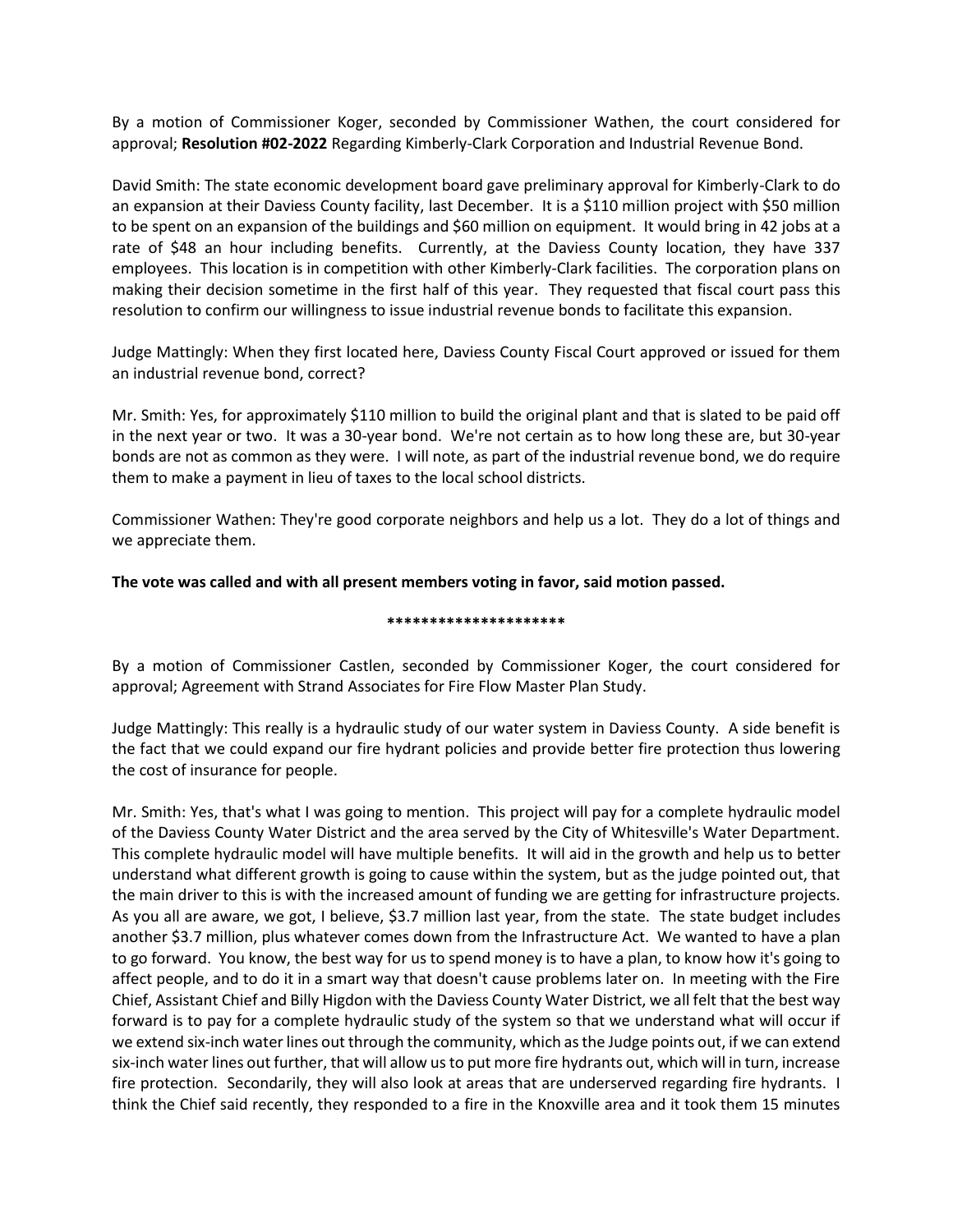to get to the nearest fire hydrant, so we will be looking at ways to get fire hydrants further out into the community and that will be a part of this. While the modeling will only be done on those two, we will be getting a recommendation on how to extend better fire protection into the East County Water Association's service area and the Ohio County Water Service area, but to hydraulically model those two districts when we are such a small part of it did not make financial sense.

Judge Mattingly: We want to get ahead of the game because we looked into applying for some ARPA state funding for trails and other issues and by the time we got there it was all gone and it was going to people who already had a plan in place and they could present it immediately. This is one of those examples of why it's so important that we study things. It's so important while we plan for the future, while we may not be doing those things today, we have to be ready when we are asked to present our plans for the future and sometimes people get all tied up in a single issue and they stop that study and planning, but it's extremely important.

Mr. Smith: That is another part of this. It will be segmented out as to the highest priorities. This plan is something that is not just for the next five years, this will give us a path forward for the next 20. Quite honestly, this is planning for the future of this county.

Judge Mattingly: And with the plan in place, we really don't know, we think we know which direction we're going to grow, but we don't have a clue of where developers are going to want to go and where we're going to end up 20 years. I'd like to equate this to the City's drainage plan. They did the study. They didn't act on it for five or six years, but when they did, they were able to accomplish about 60% of the value by spending about half of the money. It's really important that we do this.

Commissioner Koger: This would also add more fire hydrants, which would lower the insurance costs to the residents as well.

Judge Mattingly: Right now we've got a hodgepodge of two inch to 12 inch lines. We would hope that this will standardize that and there won't be anything smaller put into a subdivision or down the road, anything smaller than six inch because that's what's required to provide the flow that's necessary for good fire ratings.

**The vote was called and with all present members voting in favor, said motion passed.**

## **\*\*\*\*\*\*\*\*\*\*\*\*\*\*\*\*\*\*\*\*\***

By a motion of Commissioner Castlen, seconded by Commissioner Koger, the court considered for approval; Contract with HDR for the Solid Waste Transfer Station Master Plan.

Mr. Smith: When the transfer station opened nearly 30 years ago, it was designed and operated for trash trucks only. There were no individuals coming in and it was residential trash and no CD&D. In fact, back in October of 1998, it only took in about 8,000 tons of trash that month and this past October it took in over 13,000 tons of trash. We not only have the residential trash trucks like the city and Republic and the local, we also have individuals bringing trash there and we also have CD&D material now going in there. In fact, since 2017, while the tonnage is only up 5%, the actual number of trips across the scale has increased 10%. There's only been one change in the entire 30 years that it's existed and that's the moving of the scale house. Not only are there traffic conflicts throughout, we have in many cases safety issues, either actual accidents occurring up on the floor or near misses and it just seems like every time we would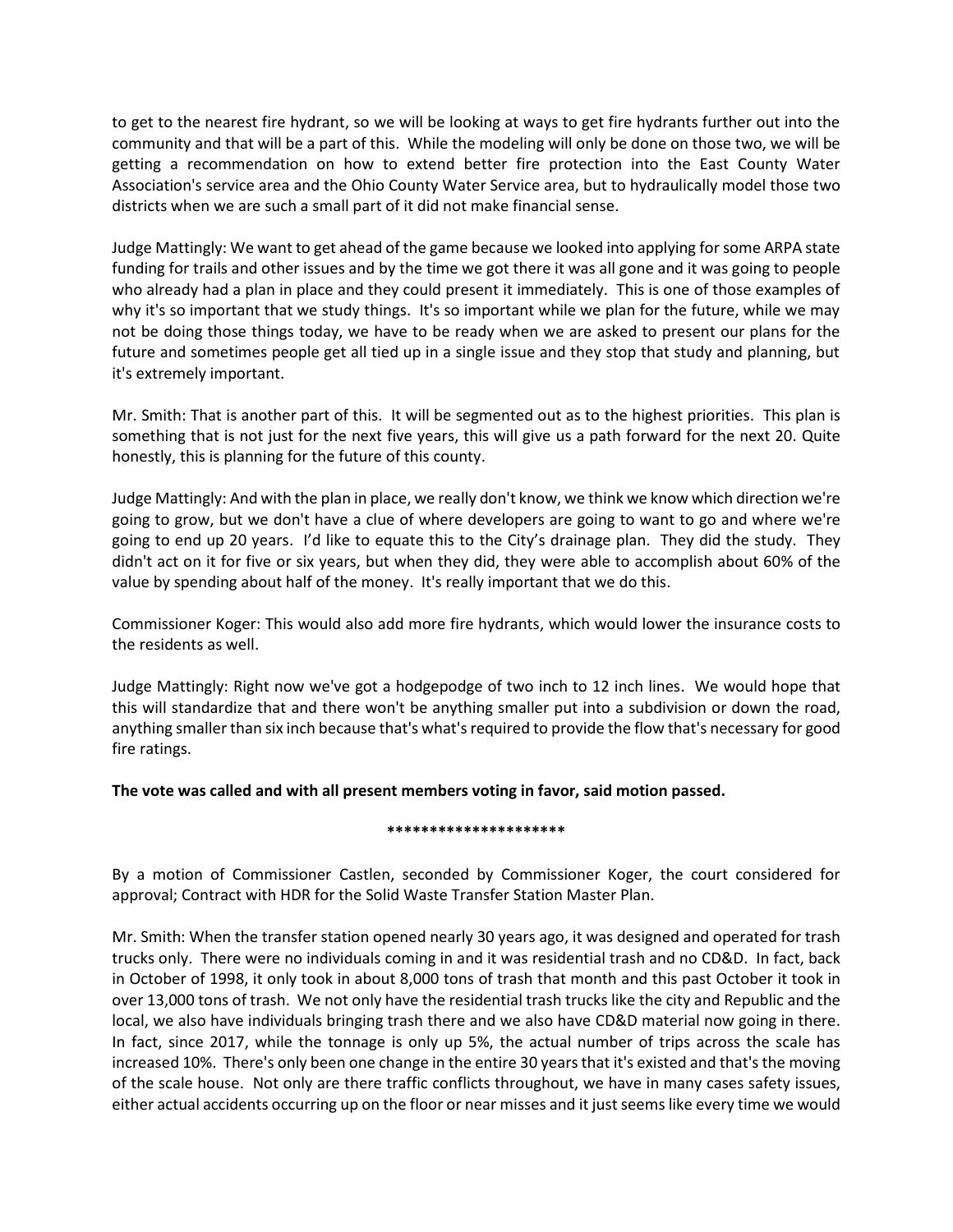solve one problem, two or three years down the road, we would create another problem without realizing it. Commissioner Wathen, as solid waste liaison, he wanted us to look at it and instead of piece mealing it to trying and figure out what to do to solve a particular problem, to take a larger approach and see how the place needs to work better. We know we have issues with the flow of our semi-trucks that can be solved. We know our convenience center, because the amount of individuals now coming there, is too small, but before we tried to solve that ourselves we wanted to make sure that we didn't create a different problems. This plan is going to be not just an immediate plan of what can be done to solve the current problems, but is also going to be a plan that looks 10 to 15 years into the future of what happens if our growth keeps occurring and ensures that whatever we do today won't interfere with the future expansion.

Judge Mattingly: HDR, don't they specialize in this this kind work?

Mr. Smith: When we looked, you know, if you think about it, there's not a whole lot of transfer stations across the country, I mean there are hundreds of them, but that's not a huge amount so when Commissioner Wathen brought this forward, he tasked me to try to find companies that could provide this work so I did some research into other cities that have had these types of issues and HDR came up most of the time. They are one of a few located east of the Mississippi River that does this type of work. They've done it anywhere from Charlotte, North Carolina all the way to Texas.

Judge Mattingly: So they're not going to learn on our dollar.

Mr. Smith: We've numerous examples of where they've gone in and not only reconstructed transfer stations to do like we're talking about of looking at how everything flows, but they've also done designs from the ground up for a new facility.

**The vote was called and with all present members voting in favor, said motion passed.**

## **\*\*\*\*\*\*\*\*\*\*\*\*\*\*\*\*\*\*\*\*\***

By a motion of Commissioner Koger, seconded by Commissioner Castlen, the court considered for approval; Change Order #05 for RFP 01-2020: P25 Trunked Radio System.

Assistant County Treasurer Jordan Johnson: This change order is to construct the 250-foot, self-supported tower at the landfill utilizing state master agreement 758-18262 for \$282,225. Change orders four and five were for new tower construction and collectively came in well under our working estimate. This brings our total contract value to \$6,375,042 for the P25 digital radio system. We still anticipate the system going live in the spring or summer of this year. Our consultant Trott Communications, Daviess County Engineering, and I have reviewed it and recommend approval.

Judge Mattingly: The P25 trunk system is the radio system that provides improved communications for Daviess County.

**The vote was called and with all present members voting in favor, said motion passed.**

#### **\*\*\*\*\*\*\*\*\*\*\*\*\*\*\*\*\*\*\*\*\***

By a motion of Commissioner Wathen, seconded by Commissioner Castlen, the court considered for approval; Hire Jill Ransom as Staff Accountant in the Treasurers Department eff. 1/10/2022.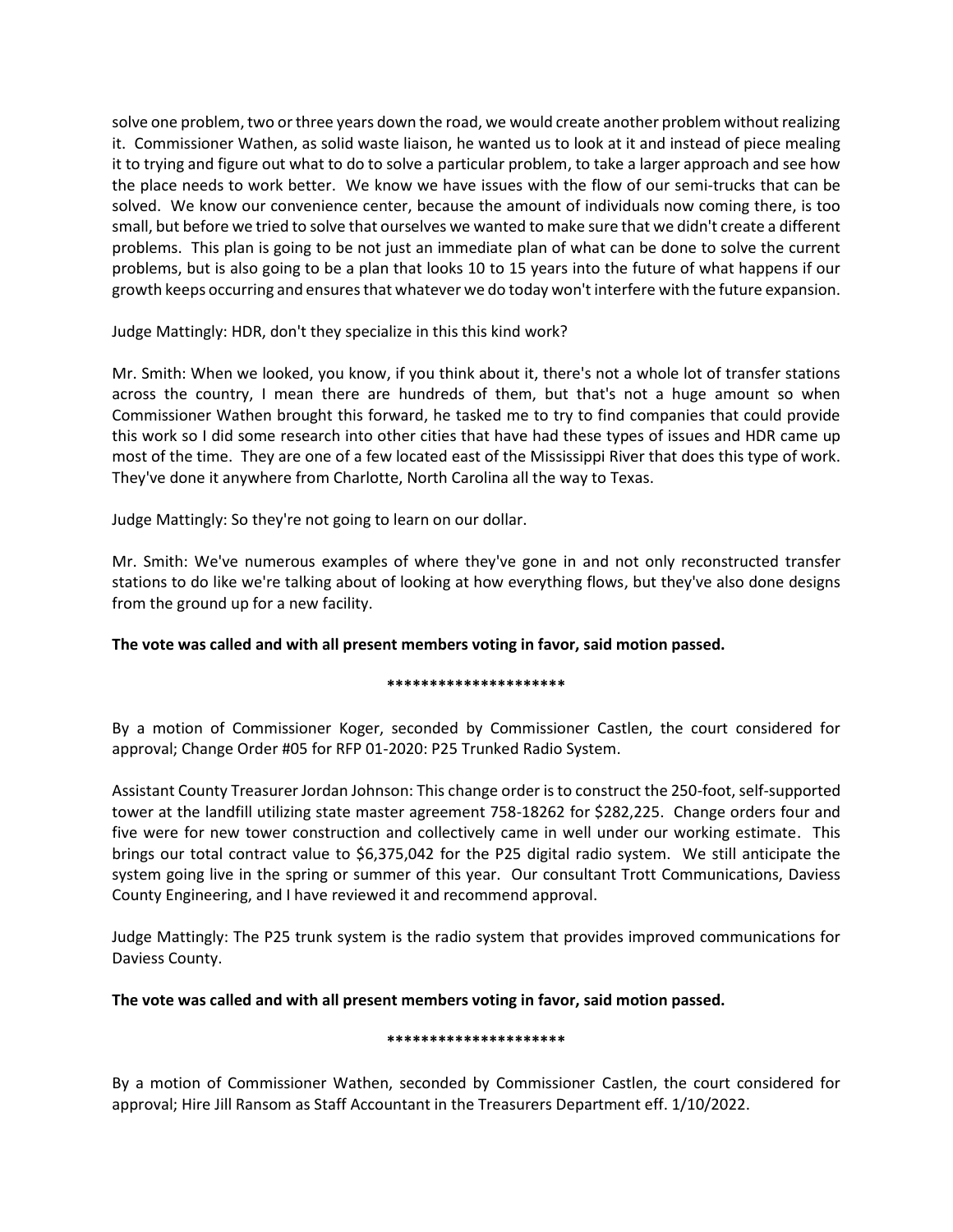Treasurer Hendrix: In contemplation of my previously announced departure about 11 months from now, this individual is being hired so that we will have everybody trained and backfilled and the court will be good to go. Jill has been here for a little bit and she's going to fit right in.

**The vote was called and with all present members voting in favor, said motion passed.**

## **\*\*\*\*\*\*\*\*\*\*\*\*\*\*\*\*\*\*\*\*\***

By a motion of Commissioner Wathen, seconded by Commissioner Koger, the court considered for approval; Promote Danielle Fulkerson as Solid Waste Administrative Assistant eff. 1/31/2022. **The vote was called and with all present members voting in favor, said motion passed.**

## **\*\*\*\*\*\*\*\*\*\*\*\*\*\*\*\*\*\*\*\*\***

By a motion of Commissioner Koger, seconded by Commissioner Castlen, the court considered for approval; **Second Reading of KOC A.100.03 (2022) 01-2022** - Budget Amendment #3

## **Comments:**

Treasurer Hendrix: This is the third budget amendment for this fiscal year. This particular one is recognizing the additional \$500,000 that we're going to transfer from the general fund to the road fund for asphalt resurfacing, so the entries account for that. We're also recognizing an \$8,800 KACo grant that was not budgeted, so that's in here too. It has been reviewed and approved for form and classification by DLG. Unfortunately, about 15 minutes before we came out here, the top account is not the proper account so the official document that we will return to DLG will reflect that that top account is not 01- 9200 rather it is 01-4901-000-00, which is the prior year's surplus account - the account that's recognized there is actually an expense account so that will fix it all everything else remains the same.

**The vote was called and with all present members voting in favor, said motion passed.**

**\*\*\*\*\*\*\*\*\*\*\*\*\*\*\*\*\*\*\*\*\***

Other business to be brought before the Daviess County Fiscal Court

Public Comments

# **Comments by Daviess County Fiscal Court:**

Commissioner Wathen: We brought in just under \$32,000 for this year's Christmas at Panther Creek Light Show. Each of the 5 participating non-profits have received checks in the amount of \$3,185. Half of the annual total proceeds are divided equally and distributed to the 5 participating non-profits and the other half goes into the county's account for maintenance and upgrades of the lights for future years. This was the  $2^{nd}$  best year for the show's history.

Judge Mattingly: This is an easy way for non-profits to make some money. I would encourage them all to sign up next year because we'll have some new folks doing that and I want to take the opportunity to thank them for helping us out.